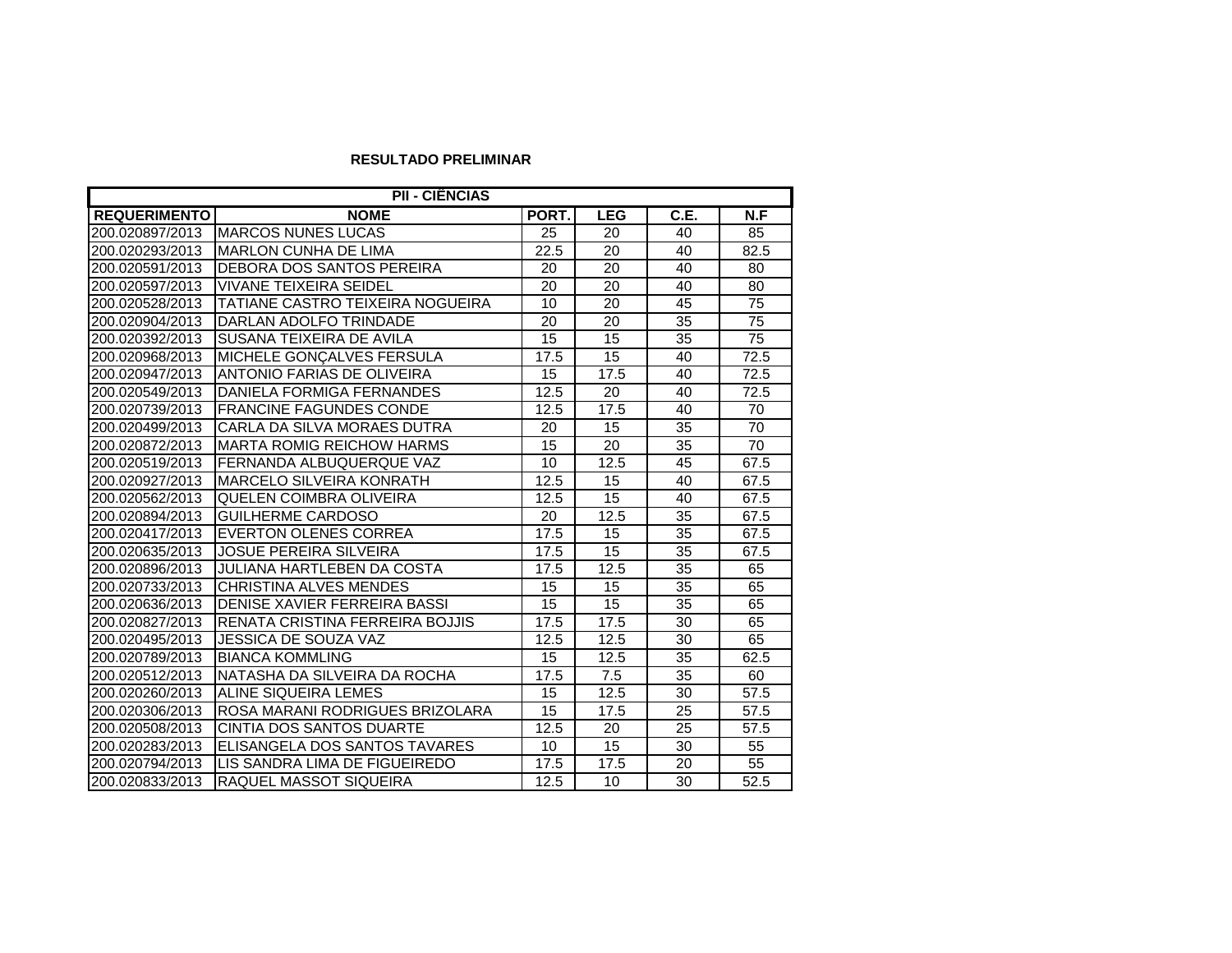| 200.020747/2013  | ISILVIO COSTA FIGUEIREDO           | 10   | 10   | 30 | 50   |
|------------------|------------------------------------|------|------|----|------|
| 1200.020581/2013 | <b>JJOCIANE RAQUEL SOARES</b>      | 15   | 10   | 25 | 50   |
| 200.020266/2013  | <b>IPABLO LUIZ SEDREZ TAVARES</b>  | 12.5 | 10   | 25 | 47.5 |
| 200.020898/2013  | <b>IRODRIGO DA ROCHA CERON</b>     | 10   | 12.5 | 25 | 47.5 |
| 200.020857/2013  | <b>IELITA FERREIRA DA SILVEIRA</b> | 12.5 | 12.5 | 20 | 45   |
| 200.020312/2013  | <b>ILUANA DE OLIVEIRA BERNEIRA</b> | 12.5 | 10   | 20 | 42.5 |

| <b>PII - CIÊNCIAS</b> |                                    |             |            |      |     |  |  |
|-----------------------|------------------------------------|-------------|------------|------|-----|--|--|
| <b>REQUERIMENTO</b>   | <b>NOME</b>                        | <b>PORT</b> | <b>LEG</b> | C.E. | N.F |  |  |
| 200.020970/2013       | AMANDA PIEPER GRUPPELLI            | N/C         | N/C        | N/C  | N/C |  |  |
| 200.020298/2013       | CAMILA COSTA SCHRAMM               | N/C         | N/C        | N/C  | N/C |  |  |
| 200.020851/2013       | EDISON CARLOS NACHTIGAL            | N/C         | N/C        | N/C  | N/C |  |  |
| 200.020632/2013       | MARISANI BIERHALS PERLEBERG        | N/C         | N/C        | N/C  | N/C |  |  |
| 200.020802/2013       | <b>MAYELEM RODRIGUES DE RAMOS</b>  | N/C         | N/C        | N/C  | N/C |  |  |
| 200.020800/2013       | <b>MICHELE LESSA LIMA</b>          | N/C         | N/C        | N/C  | N/C |  |  |
| 200.020912/2013       | IMILENE DE FREITAS CORREA          | N/C         | N/C        | N/C  | N/C |  |  |
| 200.020534/2013       | PAOLA SILVEIRA DE QUADROS          | N/C         | N/C        | N/C  | N/C |  |  |
| 200.020402/2013       | PATRICIA GOMES MACHADO             | N/C         | N/C        | N/C  | N/C |  |  |
| 200.020675/2013       | PAULA DUTRA CARDOSO                | N/C         | N/C        | N/C  | N/C |  |  |
| 200.020919/2013       | ROBERTA DO ESPÍRITO SANTO LUZZARDI | N/C         | N/C        | N/C  | N/C |  |  |
| 200.020935/2013       | WILLIAN JAMES DOMINGUES AZARIO     | N/C         | N/C        | N/C  | N/C |  |  |